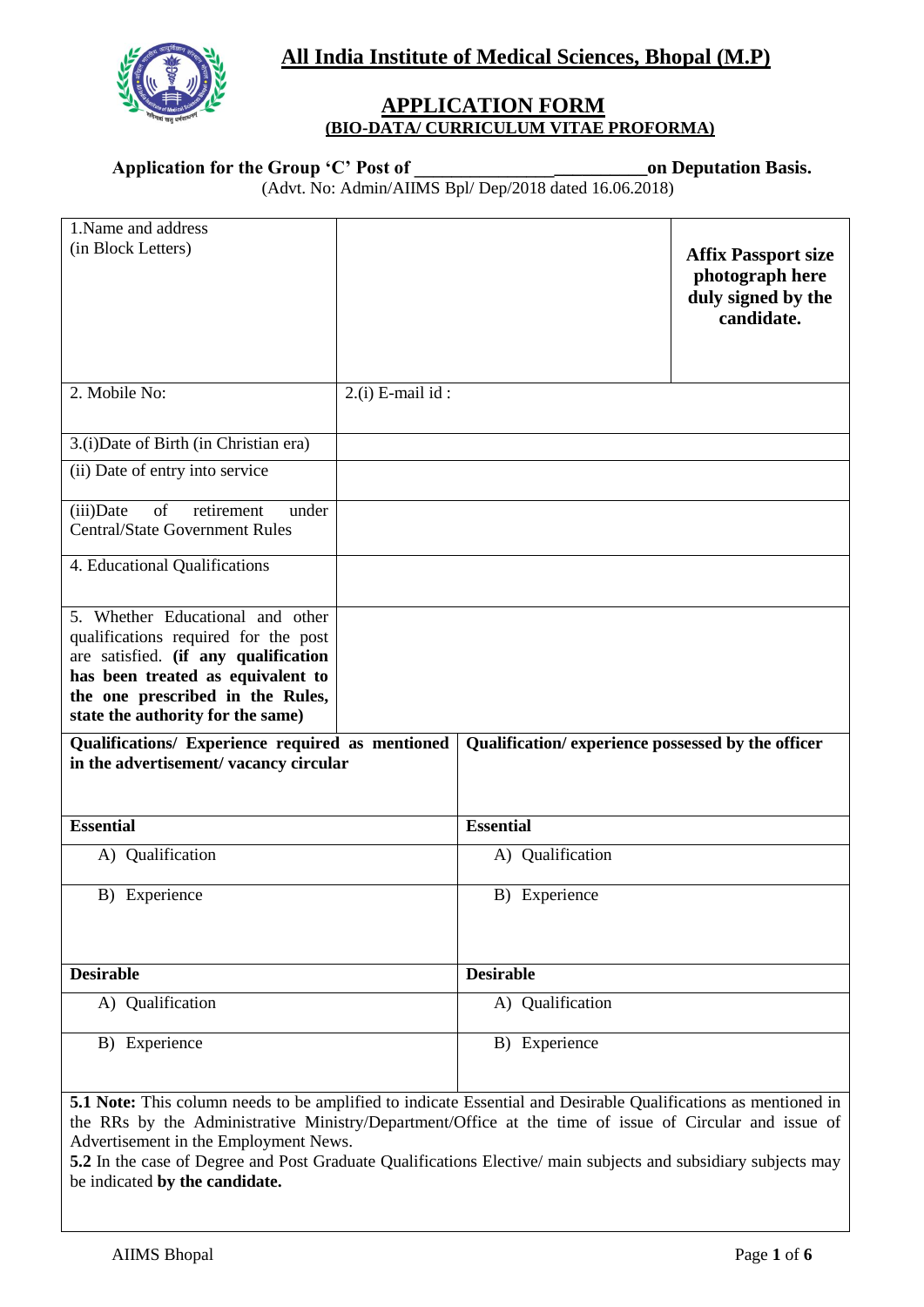| 6. Please state clearly whether in the light of entries<br>made by you above, you meet the requisite Essential<br>Qualifications and work experience of the post. |                                                                                                                                                                                                                  |
|-------------------------------------------------------------------------------------------------------------------------------------------------------------------|------------------------------------------------------------------------------------------------------------------------------------------------------------------------------------------------------------------|
| reference to the post applied.                                                                                                                                    | 6.1 Note: Borrowing Departments are to provide their specific comments/views confirming the relevant<br>Essential Qualification / Work experience possessed by the Candidate (as indicated in the Bio data) with |

7. Details of Employment, in chronological order, **enclose a separate sheet duly authenticated by your Signature, if the space below is insufficient.**

| <b>Office/Institution</b> | Post held on<br>regular basis | From | To | *Pay Band<br>and Grade<br>Pay/Pay<br>Scale of the<br>post held on<br>regular basis | <b>Nature of Duties (in</b><br>detail) highlighting<br>experience required for<br>the post applied for |
|---------------------------|-------------------------------|------|----|------------------------------------------------------------------------------------|--------------------------------------------------------------------------------------------------------|
|                           |                               |      |    |                                                                                    |                                                                                                        |
|                           |                               |      |    |                                                                                    |                                                                                                        |
|                           |                               |      |    |                                                                                    |                                                                                                        |
|                           |                               |      |    |                                                                                    |                                                                                                        |

**\*Important:** Pay-band and Grade Pay granted under ACP/MACP are personal to the officer and therefore, should not be mentioned. Only Pay Band and Grade Pay/ Pay Scale of the post held on regular basis to be mentioned. Details of ACP/MACP with present pay band and Grade pay where such benefits have been drawn by the Candidate, may be indicated as below;

| Office/Institution   Pay, Pay- Band, Grade Pay drawn   From<br>under ACP/MACP Scheme |  |
|--------------------------------------------------------------------------------------|--|
|                                                                                      |  |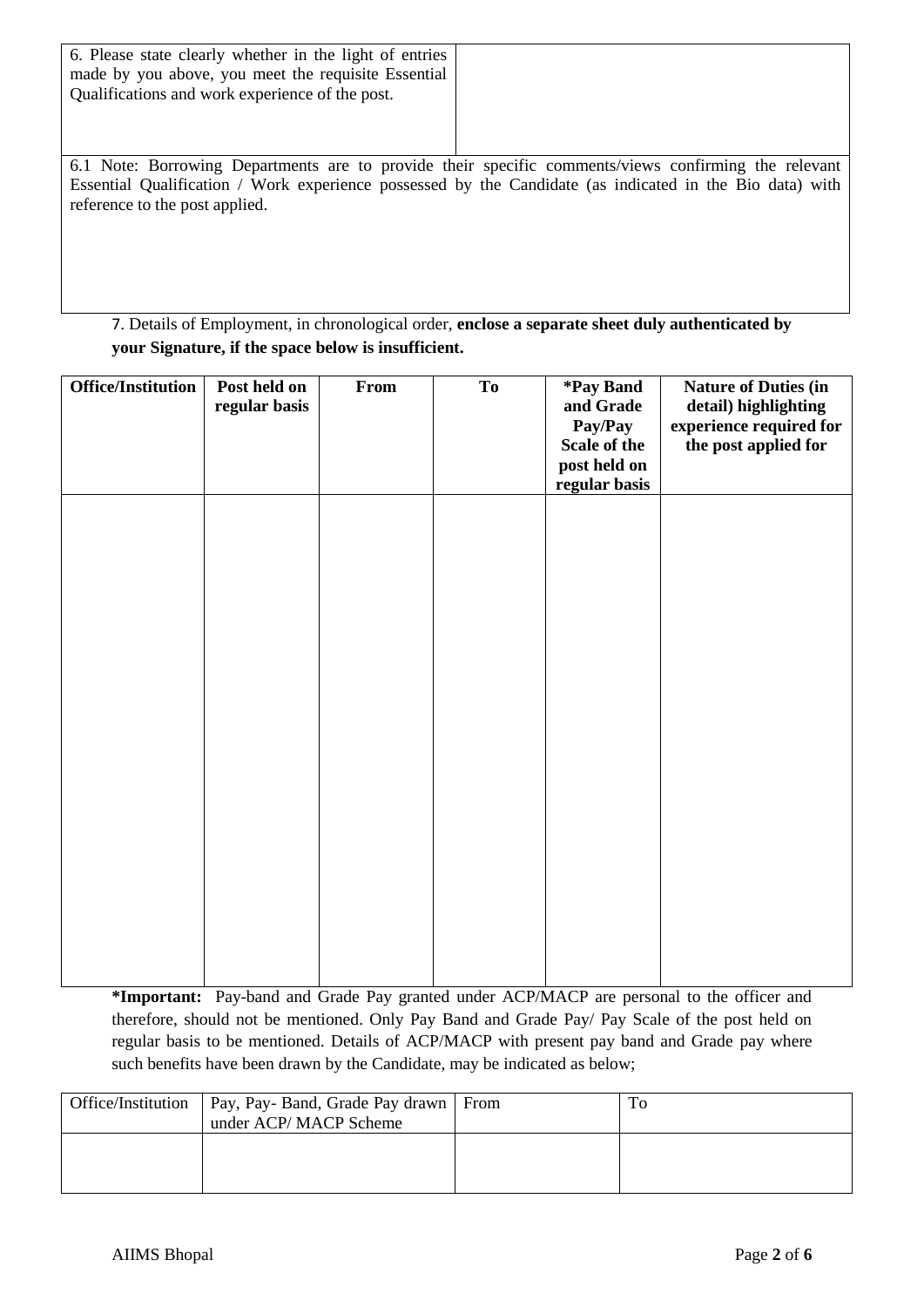| 8. Nature of present employment i.e. Ad-                                            |                                                                                        |                        |                         |
|-------------------------------------------------------------------------------------|----------------------------------------------------------------------------------------|------------------------|-------------------------|
| hoc or Temporary or Quasi-permanent or                                              |                                                                                        |                        |                         |
| permanent                                                                           |                                                                                        |                        |                         |
| 9. In case the present employment is held                                           |                                                                                        |                        |                         |
| on deputation/contract basis, please state-                                         |                                                                                        |                        |                         |
|                                                                                     |                                                                                        |                        |                         |
| a) The date of initial                                                              | b) Period of appointment on                                                            | c) Name of the parent  | d) Name of the post and |
| appointment                                                                         | deputation/contract                                                                    | office/organization to | Pay of the post held in |
|                                                                                     |                                                                                        | which the applicant    | substantive capacity in |
|                                                                                     |                                                                                        | belongs.               | the parent organisation |
|                                                                                     |                                                                                        |                        |                         |
|                                                                                     |                                                                                        |                        |                         |
|                                                                                     |                                                                                        |                        |                         |
|                                                                                     |                                                                                        |                        |                         |
|                                                                                     |                                                                                        |                        |                         |
|                                                                                     |                                                                                        |                        |                         |
|                                                                                     |                                                                                        |                        |                         |
|                                                                                     | 9.1 Note: In case of Officers already on deputation, the applications of such officers |                        |                         |
| should be forwarded by the parent cadre/ Department along with Cadre Clearance,     |                                                                                        |                        |                         |
|                                                                                     |                                                                                        |                        |                         |
| Vigilance Clearance and integrity certificate.                                      |                                                                                        |                        |                         |
| 9.2 Note: information under Column 9(c) & (d) above must be given in all cases here |                                                                                        |                        |                         |
| a person is holding a post on deputation outside the cadre/ organization but still  |                                                                                        |                        |                         |
| maintaining a lien in his parents cadre/ organisation                               |                                                                                        |                        |                         |
|                                                                                     |                                                                                        |                        |                         |

| 10. if any post held on Deputation in<br>the past by the applicant, date of return<br>from the last deputation and other<br>details. |  |
|--------------------------------------------------------------------------------------------------------------------------------------|--|
| 11. Additional details about present                                                                                                 |  |
| employment:                                                                                                                          |  |
| Please state whether working under                                                                                                   |  |
| (indicate the name of your employer                                                                                                  |  |
| against the relevant column)                                                                                                         |  |
|                                                                                                                                      |  |
| <b>Central Government</b><br>a)<br><b>State Government</b><br>b)                                                                     |  |
| Autonomous Organization<br>c)                                                                                                        |  |
| Government Undertaking<br>d)                                                                                                         |  |
| Universities<br>e)                                                                                                                   |  |
| Others<br>f)                                                                                                                         |  |
|                                                                                                                                      |  |
|                                                                                                                                      |  |
|                                                                                                                                      |  |
| 12.<br>Please state whether you are                                                                                                  |  |
| working in the same Department and                                                                                                   |  |
| are in the feeder grade or feeder to                                                                                                 |  |
| feeder grade.                                                                                                                        |  |
| 13. Are you in Revised Scale of Pay?                                                                                                 |  |
| If yes, give the date from which the                                                                                                 |  |
| revision took place and also indicate                                                                                                |  |
| the pre-revised scale                                                                                                                |  |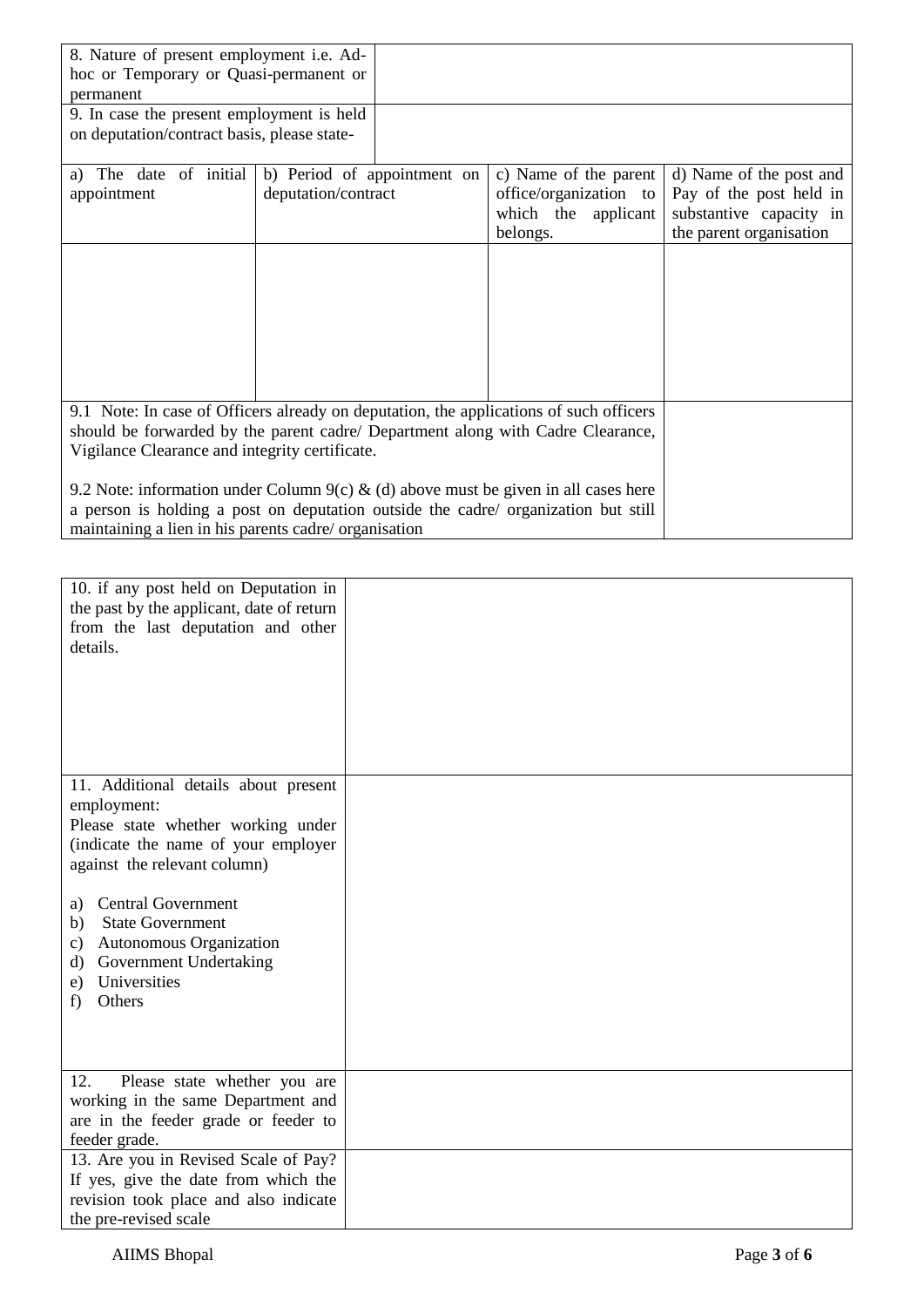| 14. Total emoluments per month now drawn                                                                                                                                                                                                                                                                                                                                                                                                                                                                                                                                    |                                                                                                  |                         |                                                                                                                |
|-----------------------------------------------------------------------------------------------------------------------------------------------------------------------------------------------------------------------------------------------------------------------------------------------------------------------------------------------------------------------------------------------------------------------------------------------------------------------------------------------------------------------------------------------------------------------------|--------------------------------------------------------------------------------------------------|-------------------------|----------------------------------------------------------------------------------------------------------------|
| Basis Pay in the PB                                                                                                                                                                                                                                                                                                                                                                                                                                                                                                                                                         | Grade Pay                                                                                        |                         | <b>Total Emoluments</b>                                                                                        |
|                                                                                                                                                                                                                                                                                                                                                                                                                                                                                                                                                                             | the latest salary slip issued by the Organisation showing the following details may be enclosed. |                         | 15. In case the applicant belongs to an Organisation which is not following the Central Government Pay-scales, |
|                                                                                                                                                                                                                                                                                                                                                                                                                                                                                                                                                                             |                                                                                                  |                         |                                                                                                                |
| Basic Pay with Scale of<br>pay and rate of increment                                                                                                                                                                                                                                                                                                                                                                                                                                                                                                                        | Dearness Pay/ Interim relief<br>/ other Allowances etc.<br>,(with break-up details)              | <b>Total Emoluments</b> |                                                                                                                |
|                                                                                                                                                                                                                                                                                                                                                                                                                                                                                                                                                                             |                                                                                                  |                         |                                                                                                                |
| 16.A Additional information, if any, relevant to the<br>post you applied for in support of your suitability for<br>the post.<br>(This among other things may provide information with<br>additional<br>regard to $(i)$<br>(ii) Professional training (iii) work experience over and<br>prescribed<br>above<br>Advertisement)<br>(Note : Enclose a separate sheet, if the space is<br>sufficient)                                                                                                                                                                            | academic<br>qualifications<br>in the Vacancy Circular                                            |                         |                                                                                                                |
| 16.B Achievements:<br>The candidates are requested to indicate information<br>with regards to;<br>Research publications and reports and special<br>(i)<br>projects<br>Awards/Scholarships/Officials Appreciation<br>(ii)<br>Affiliation with the professional bodies/ institutions/<br>(iii)<br>societies and;<br>Patents registered in own name or achieved for the<br>(iv)<br>organization<br>Any research/ innovative measure involving official<br>(v)<br>recognition<br>Any other information<br>(vi)<br>(Note: Enclose a separate sheet if the space is insufficient) |                                                                                                  |                         |                                                                                                                |
| Please state whether you are applying for<br>17.<br>deputation (ISTC)/Absorption/ Re-employment Basis.#<br>(Officers under Central/ State Governments are only<br>eligible for "Absorption". Candidates of non-<br>Government Organization are eligible only for Short<br>Term Contract)                                                                                                                                                                                                                                                                                    |                                                                                                  |                         |                                                                                                                |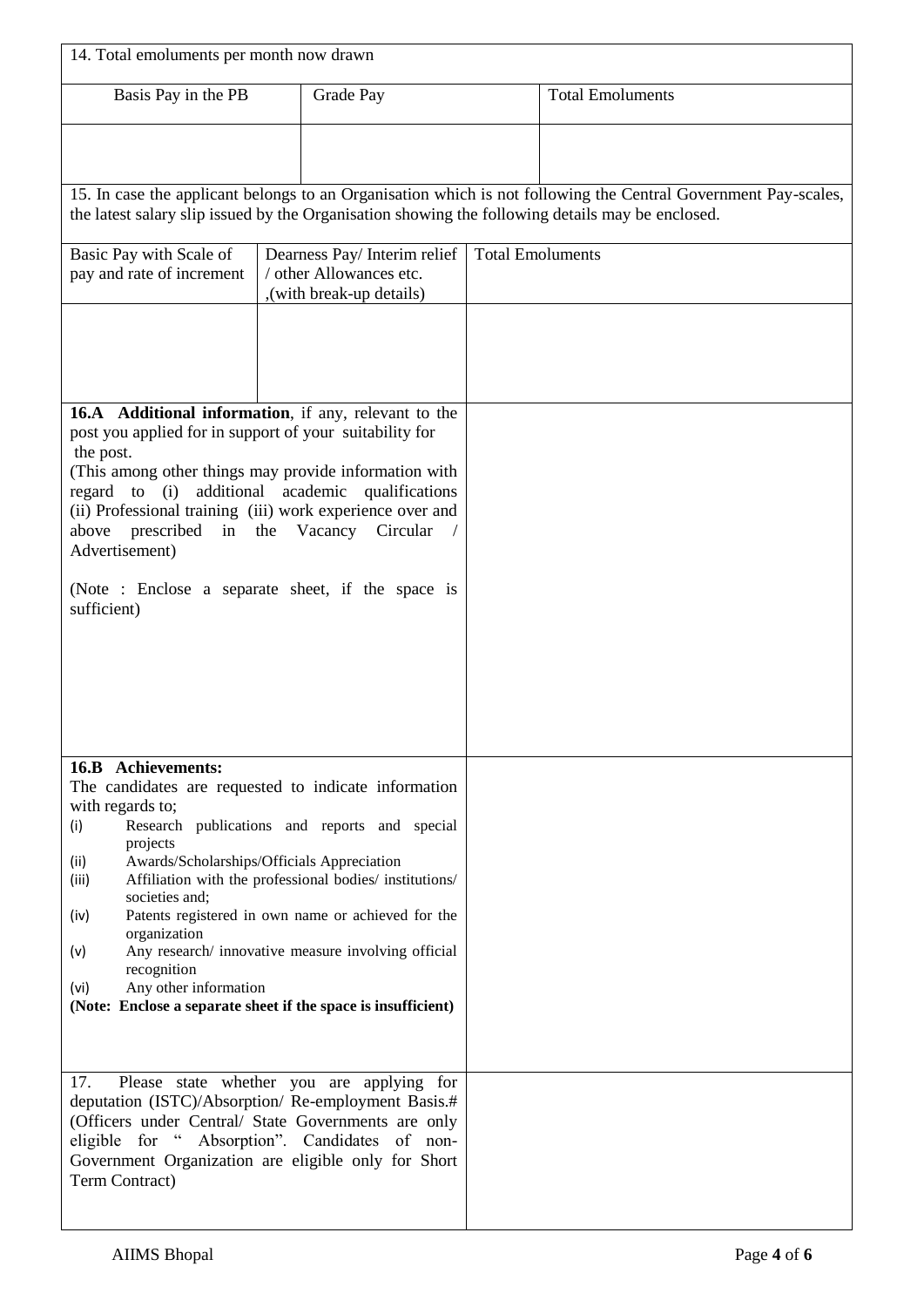| # (The option of 'STC'/ 'Absorption'/ "Re-<br>employment" are available only if the vacancy circular<br>specially mentioned recruitment by "STC"<br>0r<br>"Absorption" or "Re-employment"). |  |
|---------------------------------------------------------------------------------------------------------------------------------------------------------------------------------------------|--|
| 18. Whether belongs to SC/ST                                                                                                                                                                |  |

### **DECLARATION**

I have carefully gone through the vacancy circular/advertisement and I am well aware that the information furnished in the Curriculum Vitae duly Supported by the documents in respect of Essential Qualification/ Work Experience Submitted by me will also be assessed by the Selection Committee at the time of selection for the post. The information/ details provided by me are correct and true to the best of my knowledge and no material fact having a bearing on my selection has been suppressed/ withheld.

#### **(Name & Signature of the Candidate)**

Place Address

Date

## **CERTIFICATION BY THE EMPLOYER/ CADRE CONTROLLING AUTHORITY**

1. The information/details provided in the above application by the applicant Ms./Mr.…………………….……………….Designation…………….................... Posted at …………………. are true and correct as per the facts available on records. He/she possesses educational qualifications and experience mentioned in the vacancy Circular. If selected on the post of …………………………………….. Against Advt. No:Admin/AIIMS Bpl/ Dep/2018/07 dated 16/06/2018, he/she will be relieved immediately.

- 2. Also Certified that;
- (i) There is no vigilance or disciplinary case pending/ contemplated against  $M_s/Mr$ .
- (ii) His/her Integrity is certified.
- (iii) His/her CR dossier in original is enclosed/ photocopies of the ACRs for the last 5 years duly attested by an officer of the rank of under Secretary of the Govt. of India or above are enclosed.
- (iv) No major/ minor penalty has been imposed on him / her during the last 10 years **Or** A list of major/ minor penalties imposed on him/her during last 10 years is enclosed (as the case may be).

**(Countersign of Employer/Cadre Controlling Authority with Seal)**

\_\_\_\_\_\_\_\_\_\_\_\_\_\_\_\_\_\_\_\_\_\_\_\_\_\_\_\_\_\_\_\_\_\_\_\_\_

Place:

Date<sup>·</sup>